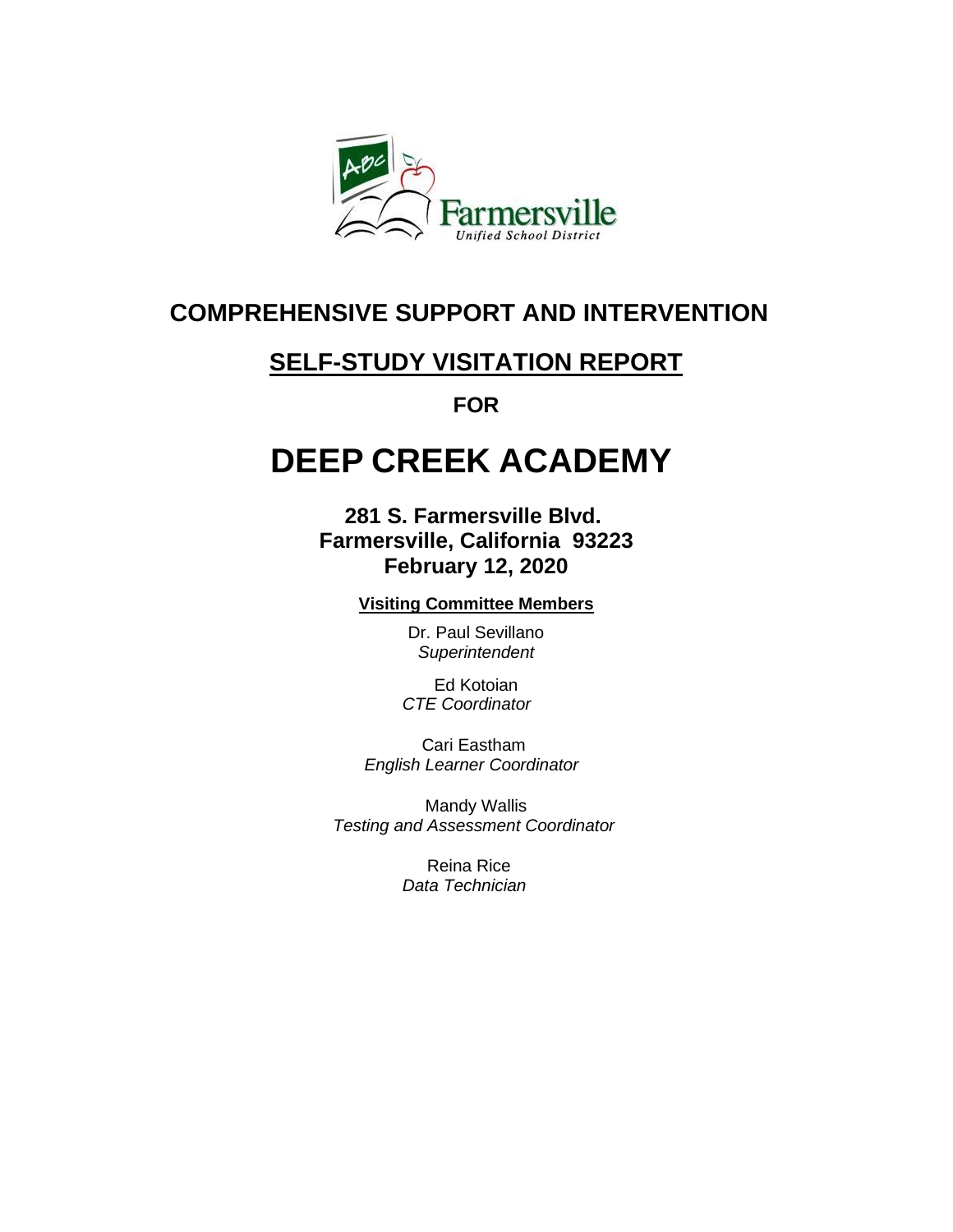Deep Creek Academy (DCA) is located in the small rural community of Farmersville in Tulare County which is located in the central San Joaquin Valley, approximately 45 miles southwest of the metropolitan area of Fresno. Deep Creek Academy is one of six schools serving student needs in the Farmersville Unified School District. Deep Creek Academy's Vision is to be an exemplary learning community that fosters academic and social development of every student to be career ready." Deep Creek Academy's Mission Statement is to provide a nurturing environment for students, individualized curriculum, and acquisition of essential skills for career readiness.

DCA opened its doors in 1999; one year after the comprehensive high school was established. It is the only alternative education school in the district that currently houses two unique programs. DCA serves continuation high school students during the day and we serve adult students during the evening with a total population of about 115 students. At DCA each program is meant to meet the unique needs of the school community of Farmersville, CA. During the day, the continuation high school program has multiple schedules to accommodate the various needs which include: a Main/Full Day Schedule from 8:00 am to 2:52 pm; a Flexible Schedule A that runs from 8:00 am to 12:50 pm; a Flexible Schedule B that runs from 9:01 am to 1:51 pm; a Flexible Schedule C that runs from 10:02 am to 2:52 pm and an Independent Study program where students are required to attend once a week.

The current student population mirrors the community as a whole. 92% of the students are Hispanic and 8% are White/Non-Hispanic which includes Native American, African American or Asian. There is a small migrant population. Generally, students come to DCA as transfers from the comprehensive site, Farmersville High School. Students are referred and transferred for a variety of reasons, primarily for insufficient credits. This insufficiency may be the result of poor attendance, behavioral issues, social anxieties, parenthood, or late entry into the school program. In addition, parents who wish to place their students in a smaller school setting may request a transfer. Also, the Juvenile Court may make referrals directly to the school.

DCA has two full time Teachers and Special Education support for 30 minutes each week. DCA has a classified staff which includes one school secretary, one 6.5 hour campus aide, one district school nurse, and one custodian. The Principal also serves as the School Counselor for all students. During the evening, twice a week DCA hosts the adult education program with multiple pathways to meet our student's various needs, which include a GED pathway, High School Diploma pathway and English as a Second Language (ESL) pathway. DCA updates the School Plan for Student Achievement which provides school and district resources to provide services and programs for students.

Deep Creek Academy qualified for the Comprehensive Support and Improvement (CSI) based the California School Accountability Dashboard indicators for having graduation rates below the ESSA required 68%. The 2019 Dashboard results showed that DCA had a graduation rate of 33%. FUSD is required by the California Department of Education to provide CSI Intensive intervention and planning support for identified CSI schools.

The DCA Comprehensive Support and Improvement (CSI) plan was developed utilizing the district's CSI Self-Study review process findings. The CSI Self-Study school review process is aligned to the State WASC accreditation standards for secondary schools. Report findings were derived from the following self-review components which included a comprehensive data analysis review, leadership team meetings, interviews, SPSA evidence, and classroom observations. The district LCAP and DCA / SPSA plans are also required to include CSI plan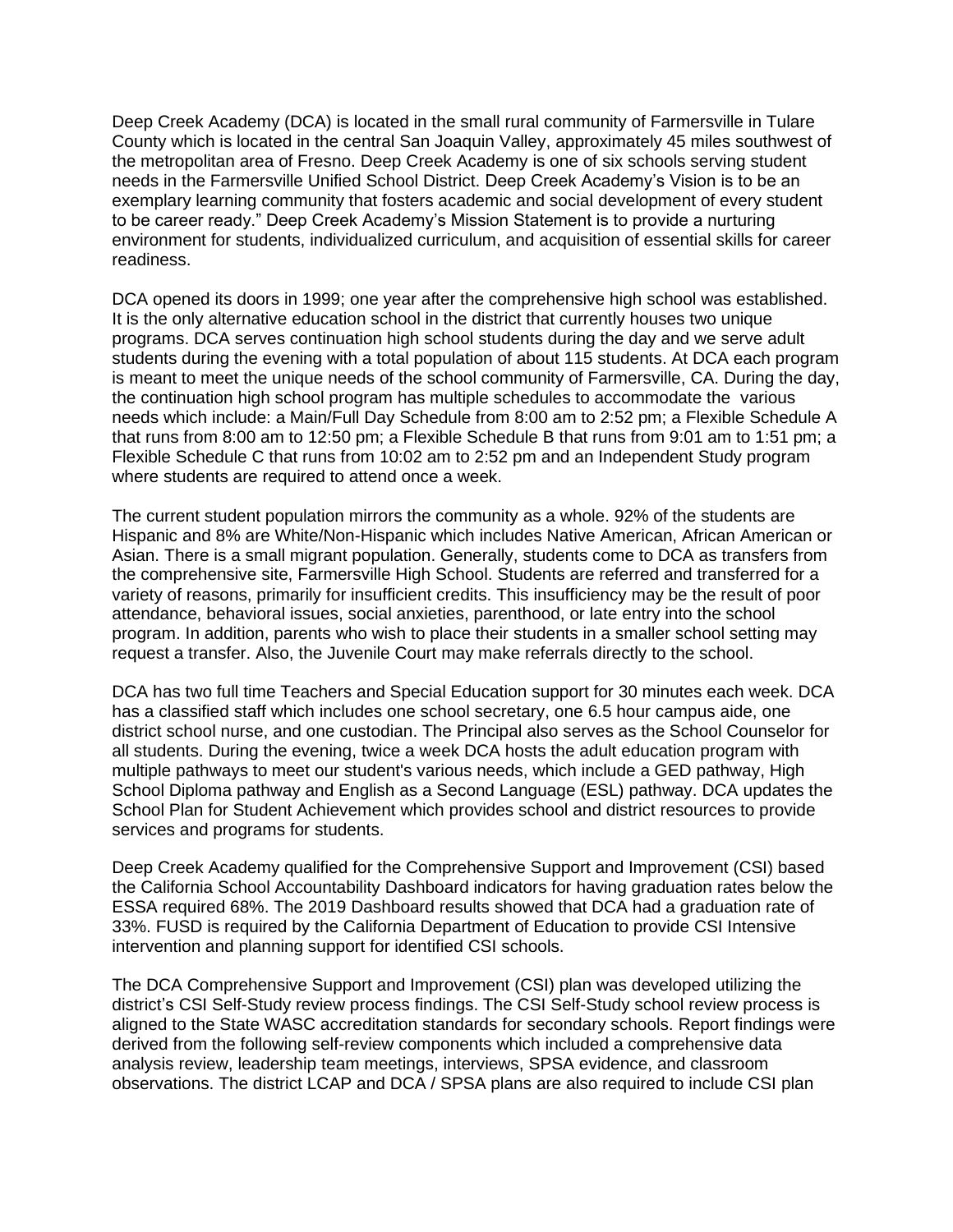integration, along with measurable objectives designed to support long-term graduation rate improvement for Deep Creek Academy.

As part of the Every Student Succeeds Act Comprehensive Support and Improvement Section 1003 funds must only be used on CSI strategies and /or activities directly related to the following improvement activities: 1) Capacity building, 2) Conducting needs assessments or root cause activities, 3) Identification / development of evidenced-based intervention strategies and /or activities, 4) Using data to develop, implement, monitor and evaluate improvement efforts, 5) Reviewing /identifying resource inequities, which may lead to review of LEA and school-level budgeting. Finally, CSI improvement strategies and activities must align with goals, actions, and services in the LCAP.

# *CATEGORY A. ORGANIZATION: LEADERSHIP AND STAFF*

**A3.a. To what extent, based on student achievement data, does the school leadership and staff make decisions and initiate activities that focus on all students achieving the academic standards?**

#### **A3.b. To what extent does the school leadership and staff annually monitor and refine the single schoolwide action plan based on analysis of data to ensure alignment with student needs?**

Deep Creek Academy annually updates their Single Plan for Student Achievement (SPSA) document. The school's SPSA document is fully aligned to district LCAP objectives. A district– level SPSA review process is scheduled for the spring. The School Site Council reviews data, establishes school wide objectives, and approves the plan. The Board of Education approves the SPSA annually as required by California Department of Education. The school continues to refine their SPSA monitoring process.

DCA completed a successful WASC self-study process in 2019. The school developed a comprehensive WASC Self-Study for the state accreditation process last year. The WASC Self-Study document is fully aligned and integrated into both the SPSA and LCAP documents. The WASC Self Study document provides a clear roadmap for continuous improvement. However, with a complete turnover of staff this school year, the WASC Self Study document will provide the school leadership team with specific strategies and actions to address improvement of graduation rates.

Deep Creek Academy utilizes a shared decision-making model for school leadership. The current school leadership team is new and includes the school principal / counselor, teachers and support staff that collaborate to improve student achievement. In addition to the school leadership team, parent advisory groups are used to provide additional parent input into the decision making process. These advisory groups include School Site Council (SSC) and the English Learner Advisory Committee (ELAC). There is consistent parent communication. However, DCA has limited parent involvement due to not having a staff member similar to other schools whose role is to involve parents in their student's education. Parents are provided with consistent academic updates and progress.

The school leadership team meets regularly during late start meetings to review student progress on Apex. Apex data is used to examine academic progress towards graduation. The school leadership team analyzes individual progress made on the Apex curriculum. Re-teaching opportunities and supplemental Apex tutorials provide students with individual skill development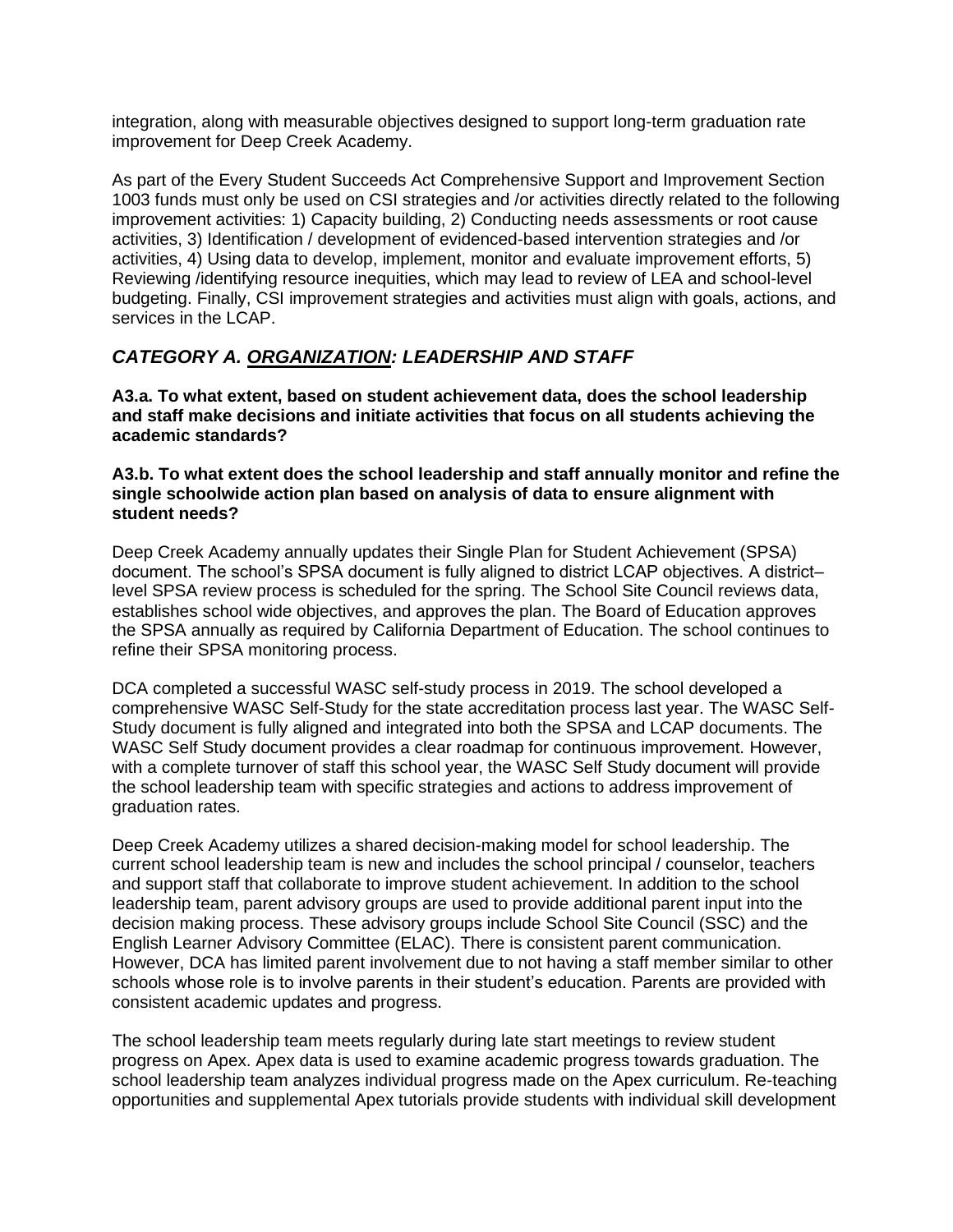to close the achievement gap. While this practice is in the initial implementation, the school needs to broaden their analysis of Apex data to ensure systemic support for student learning is embedded into the school. The school leadership team is new to the Apex curriculum and their expertise will grow over time. Weekly PLC meetings are used to discuss student needs and to develop systems of student support.

The school leadership team continues to develop a school culture focused on student learning. The school is currently staffed with a Principal / Counselor and does not have an academic coach or community liaison. Equity of resources continues to be a concern for Deep Creek Academy staff due to its small enrollment numbers of students. However, the needs for DCA students remain high. This creates challenges for the school to meet the variety of individual needs for at-risk students. Providing the school with access to additional program services and staff resources services can address inequity of resources concerns.

# **Areas of strength for Organization: Leadership and Staff**

- School Leadership Team supports a collaborative school culture.
- The school continues to expand Apex data analysis expertise
- The leadership team makes decisions to support student achievement

#### **Key issues for Organization: Leadership and Staff that needs to be addressed to ensure quality education for all students:**

- Utilize the WASC Self-Study recommendations to guide leadership decisions
- Expand the use of student achievement data to improve achievement (identify and implement student support systems)
- Address resource inequities by increasing access to community partnerships and programs

# **Important evidence from the self-study and the visit that supports these strengths and key issues include the following:**

- Leadership Team interview
- Classroom Observations
- Dashboard Data Analysis
- SPSA review
- WASC Report

# **CATEGORY B. STANDARDS-BASED STUDENT LEARNING: CURRICULUM**

# **B1. To what extent do all students participate in a rigorous, relevant, and coherent standards-based curriculum that supports the achievement of the academic standards?**

#### **To what extent are the schoolwide learner outcomes accomplished through standardsbased learning (i.e., what is taught and how it is taught)?**

Deep Creek Academy uses the APEX Learning online program to deliver curriculum that is aligned with California state standards. The online curriculum offers a variety of high school level courses in ELA, Math, Science, Social Studies and Electives that satisfy both high school diploma, and the California State University (CSU) and University of California (UC) A-G college admissions requirements. Through APEX Learning students are able to recover credits for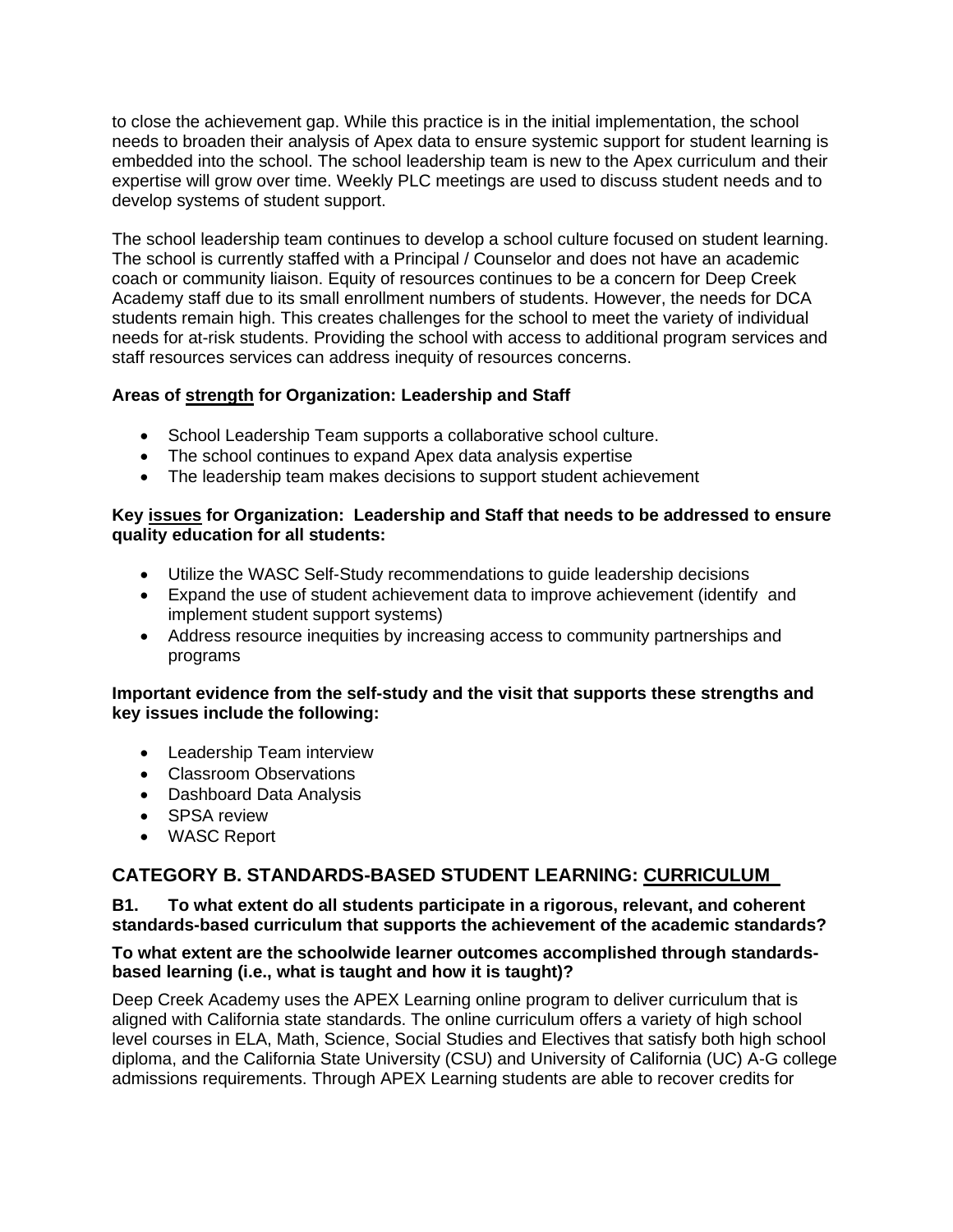courses that were previously failed at the comprehensive school site as well as complete courses for original credit towards their high school diploma.

Students at Deep Creek Academy are assigned to 1 of 2 teachers at the school site. Teachers then place students in online courses based on their credit needs and ability level. No more than two courses are assigned to a student at any one time. DCA teachers facilitate student learning by monitoring student progress in APEX Learning throughout the week and proctoring all student tests and exams as needed. Students are allowed to work at their own pace and may complete work in the online program, with the exception of tests and exams, wherever they have access to the internet. Through the use of APEX quizzes DCA teachers determine a student's readiness for a test or exam. Students who fail 3 attempts at the same quiz are required to complete a study guide and review with their teacher before being allowed to attempt the same quiz for a 4th time. A passing score or at least 60% on any quiz, test or exam is required before students can move along in the course. In addition to the study guides provided within APEX Learning students may receive one-on-one, or small group instruction from the teacher to help with comprehending certain concepts. While students are free to work at their own pace, they are expected to complete more than 30 credits, or 6 courses per semester. Students wishing to return to the comprehensive site are expected to complete more than 30 credits per semester.

 A significant challenge for the staff at DCA is to consider, is how to expand the curriculum to real-world application. CTE pathways can increase student graduation rates and engagement. The Apex curriculum provides Career Technical Education (CTE) modules that can be used to develop post-secondary options for students which can further lead to development of CTE pathways and increase real-world application of learning.

# **Areas of Strength for Standards-Based Student Learning: Curriculum**

- Providing a standards-based curriculum
- All curriculum is accessible throughout the day via the internet
- All core classes and a few electives are A-G approved by the UCOP.

# **Key Issues for Standards-Based Student Learning: Curriculum**

- Curriculum may be inaccessible to some students due to lack of resources at home or ability levels.
- Tracking and monitoring student achievement needs refinement.
- Expand strategies and resources to help teachers address academic deficiencies

# **Important evidence from the self-study and the visit that supports these strengths and key issues include the following:**

- Interviews with leadership team, staff and students.
- Review of APEX Learning curriculum and UCOP course list.
- Student portfolios housed in Google.

# **CATEGORY C. STANDARDS-BASED STUDENT LEARNING: INSTRUCTION**

#### **C1. To what extent are all students involved in challenging learning experiences to achieve the academic standards?**

Deep Creek Academy provides an online curriculum for each student to succeed through APEX Learning. The high quality digital curriculum empowers students, who are struggling to those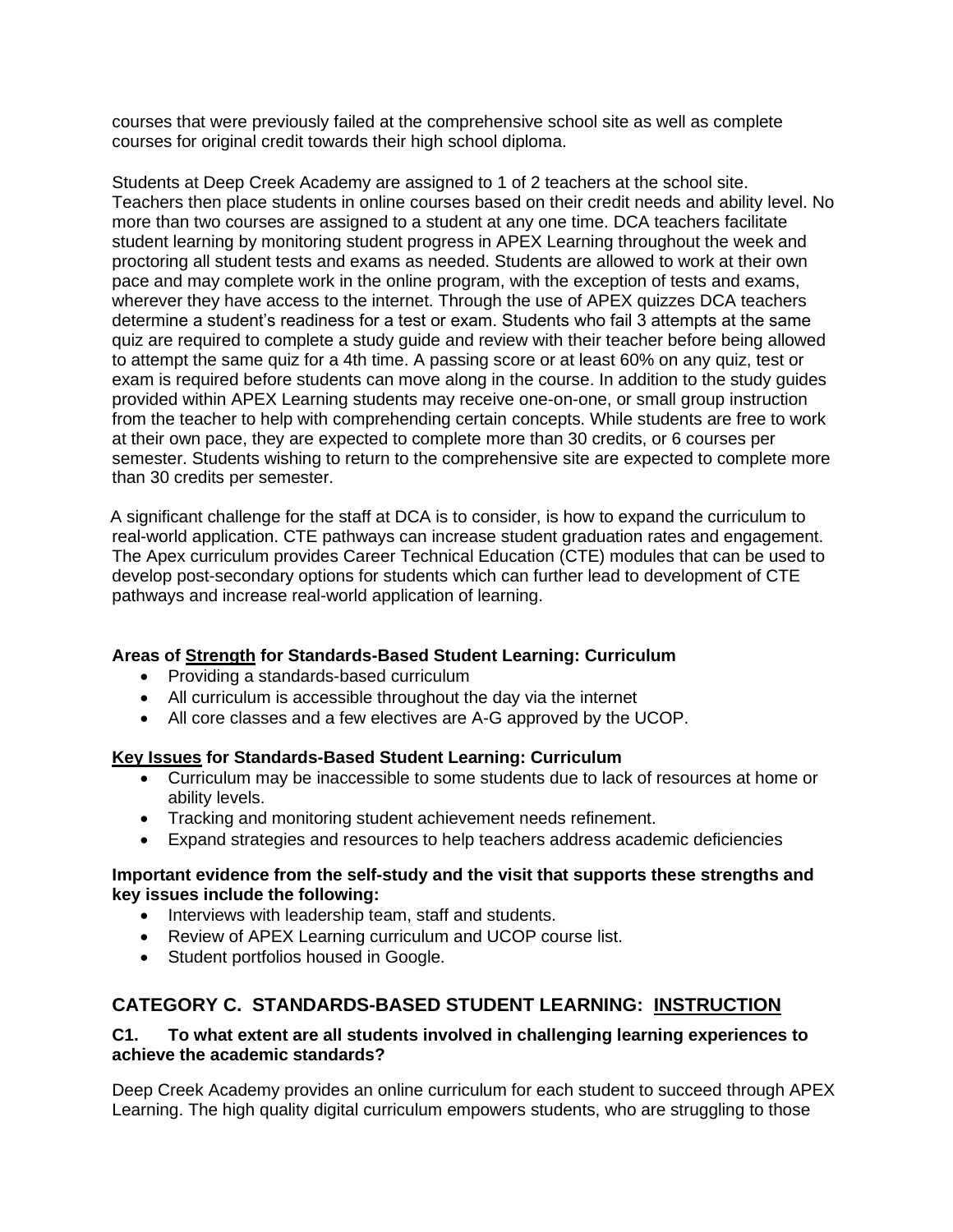capable of accelerating their learning to have more control over their learning. This alternative setting option provides Deep creek Academy students with ownership over their learning. This allows student learning to be individualized as they can learn at their own pace and learning style. Apex is a standards-based curriculum that scaffolds and supports students to achieve grade level coursework.

Deep Creek Academy students have a variety of learning strategies and teachers are able to create personalized learning experiences to meet the diverse academic needs. Apex Learning presents concepts in different ways, including interactive activities and animated explanations to keep students engaged and motivated.

Students are given opportunities to check their understanding with worksheets, along with quizzes and unit tests to see how well they know the materials and where they need improvement. Teachers are able to track individual student progress and provide immediate intervention when needed.

# **C2. To what extent do all teachers use a variety of strategies and resources, including technology and experiences beyond the textbook and the classroom, that actively engage students, emphasize higher order thinking skills, and help them succeed at high levels?**

APEX is aligned to the California State Standards which gives all students the opportunity to use the credits they earn for a High School diploma or can be used for CSU or UC A-G admission requirements. However, many students at DCA are taking courses for credit recovery purposes. Teachers meet with individual students to discuss career/college goals and credits needed for graduation. Teachers use a variety of strategies in the classroom such as: cooperative learning, differentiated instruction, checking of understanding, student feedback, collaborations among students, game- based learning and real life experiences. A significant challenge for the staff at DCA is to consider is how to implement increased student engagement. Career Technical Education pathways do provide real world application of learning. Implementation of CTE pathways increase higher level thinking skills and engagement beyond the classroom, and provide real world application of knowledge for students.

# **STANDARDS-BASED STUDENT LEARNING: INSTRUCTION**

# **Areas of strength for Standards-Based Learning: Instruction**

- Teachers are making positive efforts to collaborate
- Teachers have a positive rapport with students
- Good communication between teacher, parent, student
- Goals are discussed with students and parents

#### **Key Issues for Standards-Based Student Learning: Instruction**

- Develop support systems that foster student learning
- Implement more oral language in all content areas to develop and support English Learners (Literacy)
- Continue to increase student engagement by connecting school or community based projects to classroom learning objectives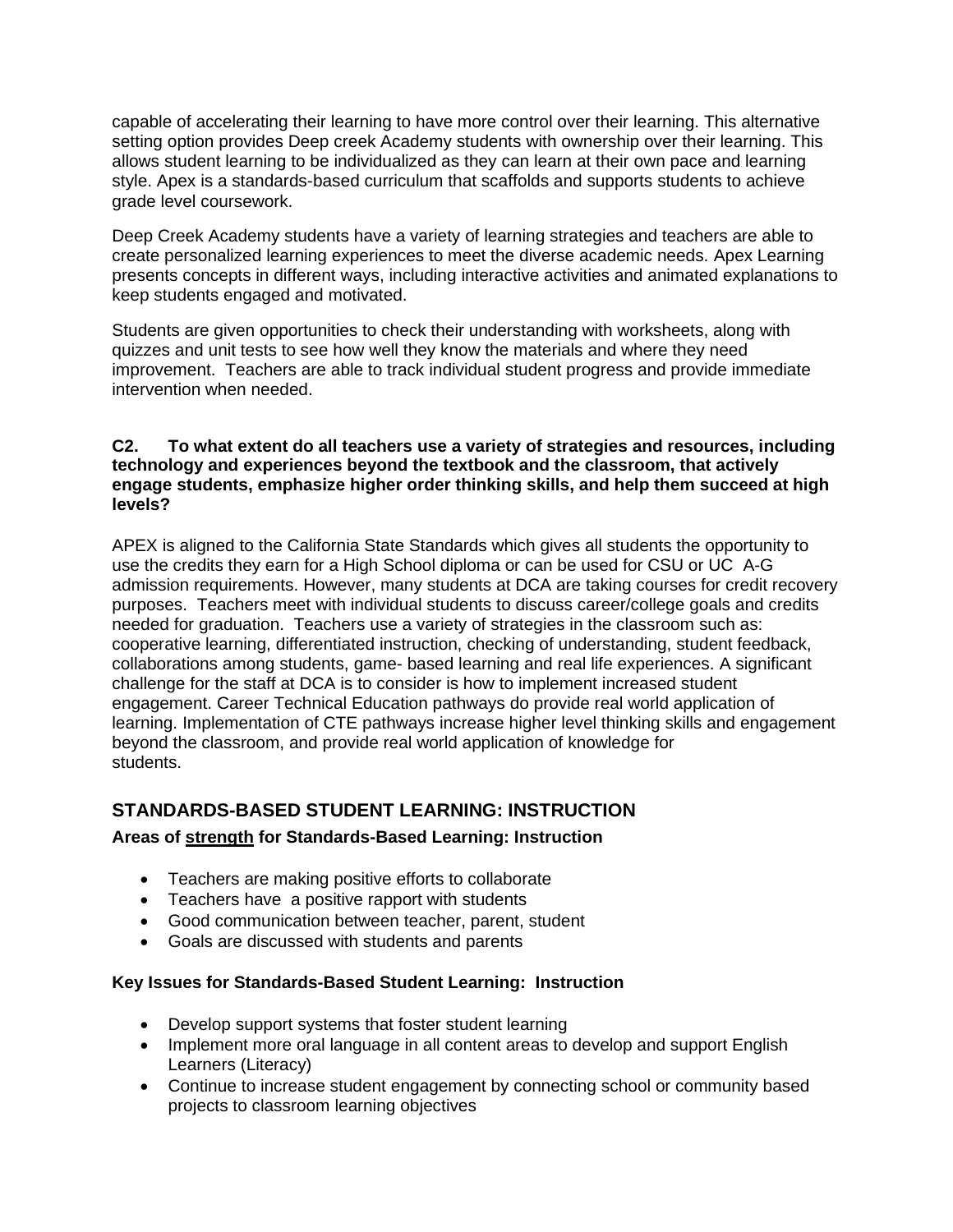**Important evidence about student learning from the self-study and the visit that supports these strengths and key issues include the following:**

- Stakeholder interviews
- Observations

# **CATEGORY D: STANDARDS-BASED STUDENT LEARNING: ASSESSMENT AND ACCOUNTABILITY**

#### **D1. To what extent does the school use a professionally acceptable assessment process to collect, disaggregate, and analyze student performance data?**

The assessment process at Deep Creek Academy is currently in the development stage. The school is currently using the Apex course completion assessment system. When a student has completed a course, the student will access the unit final. The student must be present at school to access the final unit assessment. The assessments are part of the course aligned curriculum that is developed within the APEX program. The leadership team uses the data from the final unit assessment to align re-teaching that will occur following the assessment. Assessment data results are then analyzed and a study guide or more detailed intervention will be assigned per identified student need.

The use of formative assessments in the classroom to assess student learning was evident during classrooms observed. Students are provided with quizzes throughout the computer based curriculum that assesses how students are making progress towards student learning objectives. Formative assessments can also be used to measure student progress on the standards from daily assessments to larger assessments (2-3 weeks) prior to administering summative unit assessments. Developing a system to collect formative student assessment data can provide increased focus on which standards need greater emphasis. This information can be a valuable asset for teachers in using this data to close the standards-based student achievement gap prior to administering summative assessments.

# **D2. To what extent do teachers employ a variety of strategies to evaluate student learning?**

The extent that Deep Creek Academy teachers employ a variety of strategies to evaluate student learning. The team conducts one-on-one student interviews daily to assess student progress. The one-on-one interviews are teacher lead and consist of the student and the teacher. The teacher reviews all course work and informs the student of daily progress on the continued goal of graduation. The team allows for weekly meetings to discuss strategies that may be utilized to address student needs then forming plans to address areas of concern when success is not being met. Individual instruction is implemented with direct correlated instruction for each individual student need. The PLC process continues to provide teachers with opportunities to focus on the student learning process and assessment.

# **D3. To what extent do students and teachers use assessment results to enhance the improvement of student achievement?**

The extent of Deep Creek Academy teachers using the assessment results to increase student achievement is currently undergoing a transition. While the school has developed a solid foundation in which to further develop a comprehensive assessment system. The process only seems to be utilized for implementation of Apex unit assessments. The staff was unable to articulate how they are using formative assessments to drive student achievement. Particularly,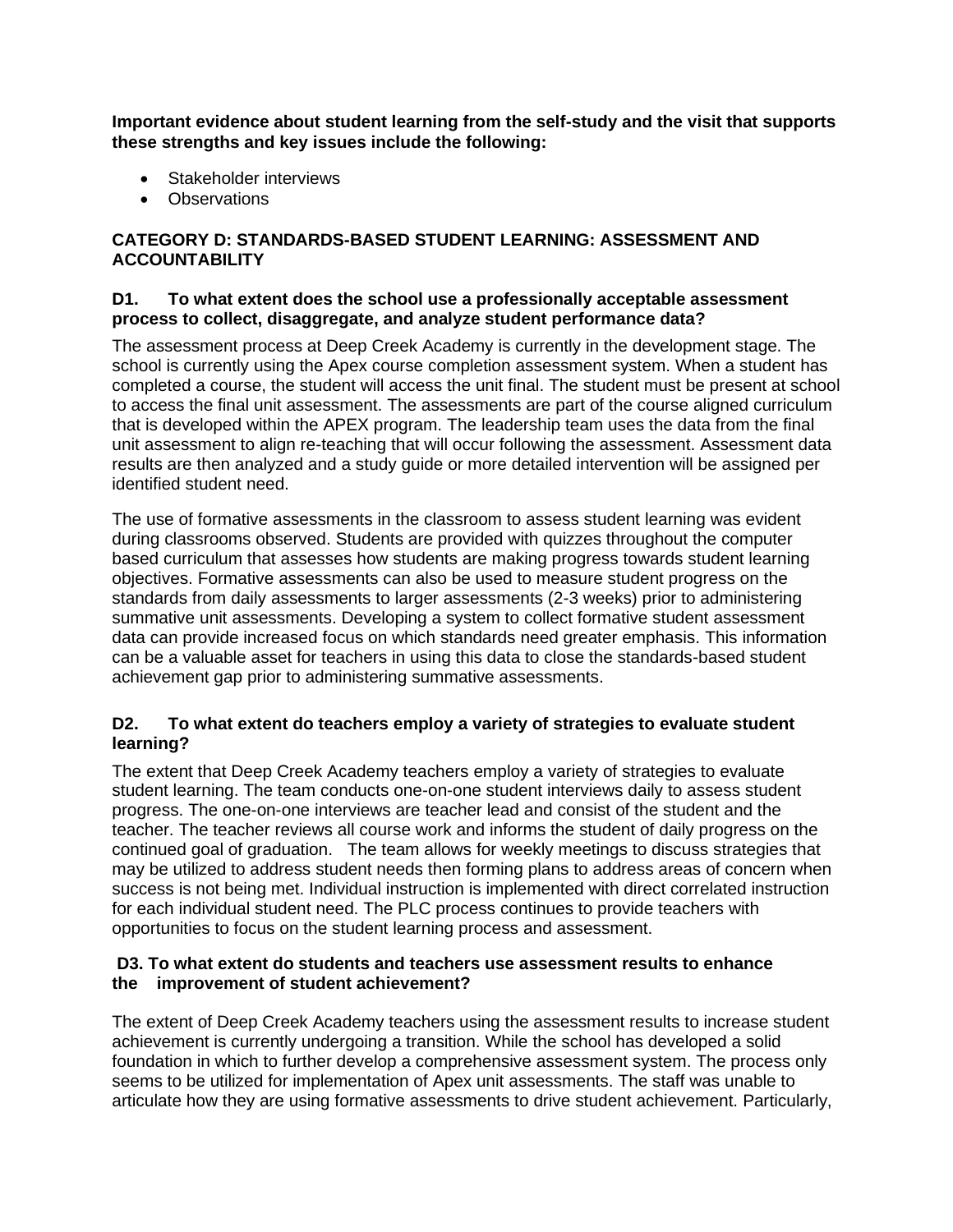how these formative assessment results are being used systematically to address student learning and close the achievement gap. Utilizing other forms of assessment data can provide school leadership with additional information for addressing the achievement gap.

# **Areas of strength for Standards-Based Student Learning: Assessment and Accountability:**

- All teachers have access to systems that allow for collection, disaggregation and analysis of student performance data
- Student information is accessible to all stakeholders via Aeries
- APEX System is used to analyze data
- Assessment results are communicated to both parents and students through a variety of difference means (i.e. Aeries, parent information nights)

# **Key issues for Standards-Based Student Learning: Assessment and Accountability**

- Student performance data is available, and staff need more training on accessing and analyzing this data
- Increase collaboration time to analyze both formative and summative assessment data to expand and share best practices
- Refine and increase the implementation data analysis to drive student achievement
- Utilize and implement accessible tutorials for student success

# **Important evidence about student learning from the self-study and the visit that supports these strengths and key issues include the following:**

- Final exam results
- Aeries/APEX reports
- Data Dives

# *CATEGORY E. SCHOOL CULTURE AND SUPPORT FOR STUDENT PERSONAL AND ACADEMIC GROWTH*

# **E1. To what extent does the school leadership employ a wide range of strategies to encourage parental and community involvement, especially with the teaching/learning process?**

DCA employs a range of strategies to encourage community and parental involvement. DCA has an ELAC and School Site Council that provides input for the Single School Plan and the School Safety Plan development. Parents participate in IEP team meetings for any student with disabilities. Parents are encouraged to be part of a 504 team as well for those students with accommodations. Parent participation is required for every student's initial enrollment meeting and graduation plan development. Parents receive consistent updates each time a student completes a course towards graduation. Transcripts and graduation status reports are shared with parents to show student progress. The school has partnered with the Department of Rehabilitation for work internships. Local businesses in the area donate to the school for incentives, rewards and prizes.

# **E2. To what extent is the school a safe, clean, and orderly place that nurtures learning? To what extent is the culture of the school characterized by trust,**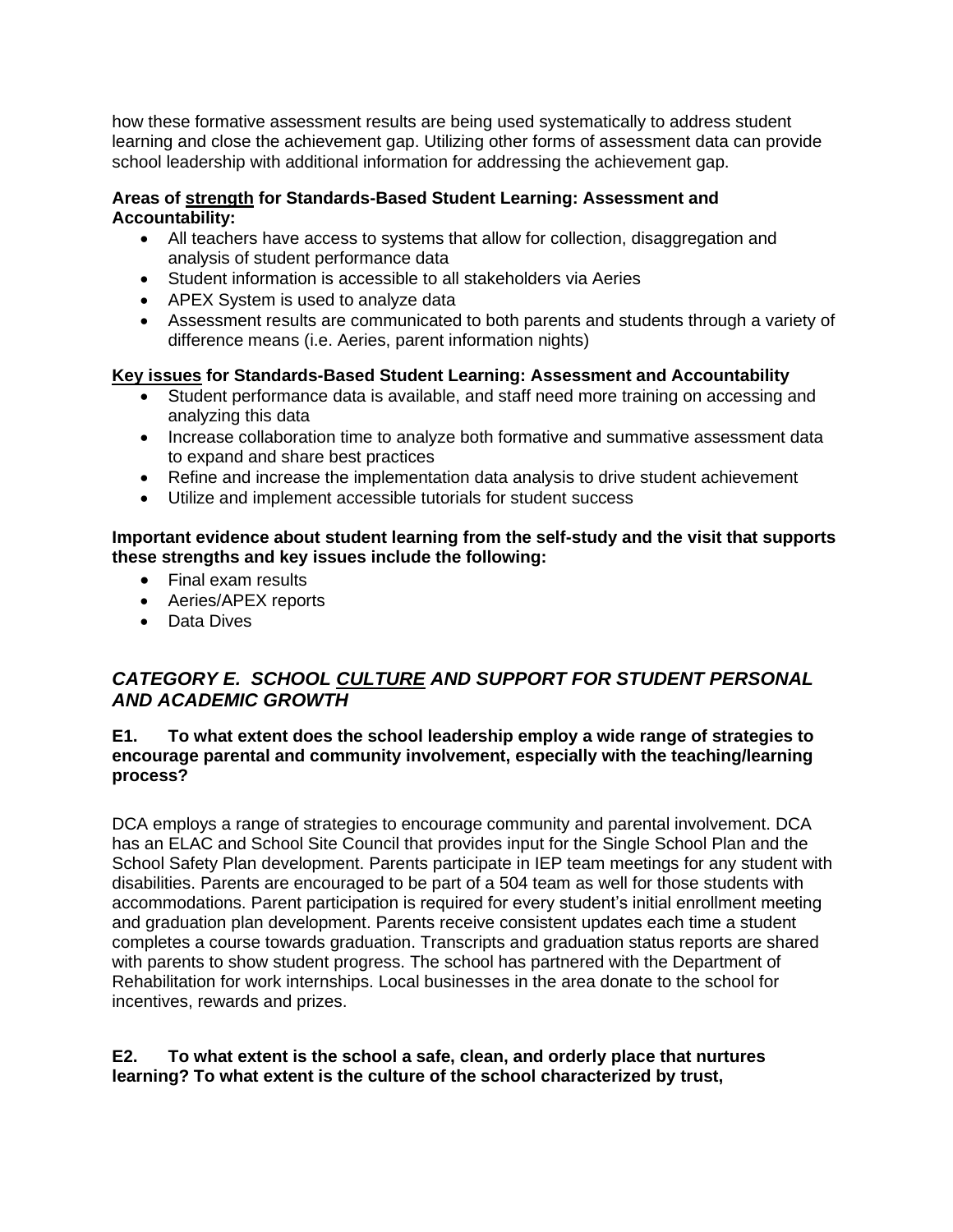#### **professionalism, high expectations for all students, and a focus on continuous school improvement?**

The staff at DCA has set a tone of mutual respect and personal responsibility. The school staff is participating in Tier 1 Positive Behavioral Interventions and Supports (PBIS) training and implementation. PBIS promotes a school wide culture to support social behavior which is central to reducing problem behaviors, improved perception of safety, and most importantly increased academic performance. Students take pride in their campus. Students are made aware of instructional materials and resources available to them and how to access them. Students have a handbook that outlines expectation and policies of the campus and the staff holds students accountable these policies to ensure school safety. Farmersville Police Department supplies two school resource officers to support districtwide school safety. Probation Officers visit the campus to check-in on students who are on their caseload.

The principal of the DCA has a good relationship with the police and other services in the area. This provides the campus with security when needed. DCA has a Campus Aide who is on site from 7:45am-2:15pm. Their job is to monitor students, de-escalate inappropriate/aggressive behavior, address inappropriate language, address dress code violators, supervise break/lunch, and assist student engagement in the classroom by opening components on Apex when teachers are with other students. Both the Campus Aide and the Principal are CPI trained (Crisis Prevention Intervention) which trains staff on how to de-escalate and prevent crisis situations with students. The School Safety Plan outlines processes and procedures of emergency situations. Emergency Drill Procedures are provided to staff at the beginning of every year. Drills are scheduled to address emergency situations such as Fire, Earthquake, and Lockdown. All of these elements work together to create a safe school, clean and orderly place that nurtures a culture of trust and learning.

#### **E3. To what extent do students have access to a system of personal support services, activities and opportunities at the school and within the community?**

Teachers communicate to parents when their student is struggling and take time to get student assistance in academics or social-emotional support activities. The school Principal / Counselor provides guidance and a strong system of support through RTI and PBIS. Turning Point provides additional services for students and families in need of intensive social emotional support. Teachers also communicate with parents in a timely and effective manner. There is a need to increase social emotional support opportunities for DCA students, particularly with a focus on meeting the needs of at-risk students. Additionally, one important area is to consider is develop Career Technical Education opportunities and partnerships for DCA students in the community. This will increase student efficacy and post-secondary opportunities for students.

# **CATEGORY E: SCHOOL CULTURE AND SUPPORT FOR STUDENT PERSONAL AND ACADEMIC GROWTH**

# **Areas of strength for School Culture and Support for Student Personal and Academic Growth:**

- DCA provides opportunities for parents to become involved at DCA
- The staff promotes PBIS as a resource to improve school culture
- Students are provided with academic support to supplement Apex lessons in the classroom.

# **Key issues for School Culture and Support for Student Personal and Academic Growth:**

• Expand social emotional support for at-risk students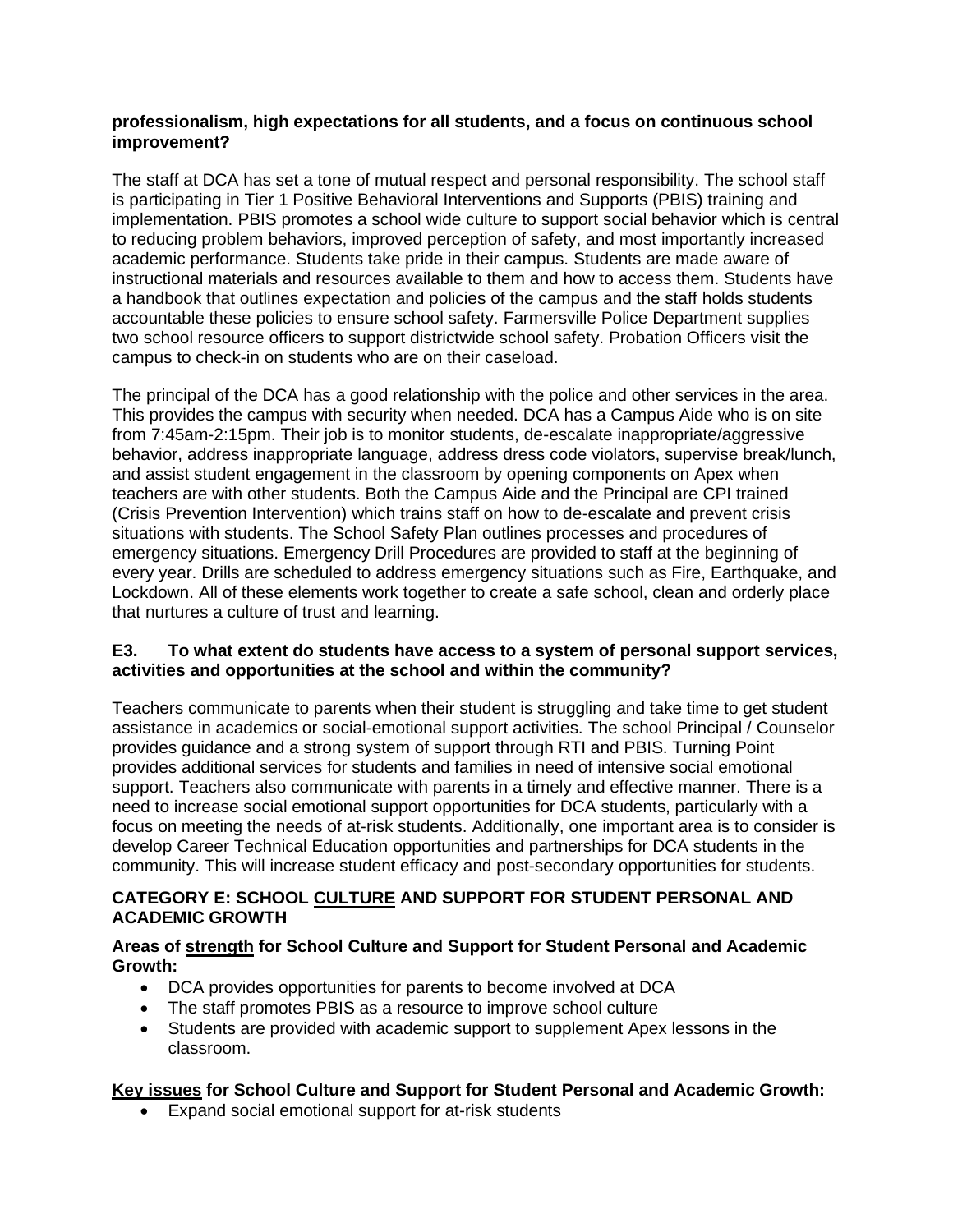- Provide career technical education partnerships for students to participate in the community
- Continue to refine and implement PBIS schoolwide systems to support student needs.
- Develop additional parent involvement and participation opportunities

# **Important evidence about student learning from the self-study and the visit that supports these strengths and key issues include the following:**

- School Website
- Staff interviews
- Classroom Observations
- WASC Self-Study Report

# **Part B: Synthesis of Schoolwide Areas of Strength and Schoolwide Critical Areas for Follow-up**

# **Schoolwide Areas of Strength:**

- 1. Teachers are implementing a standards-based curriculum and assessments (Apex)
- 2. Parents and students are consistently updated regarding student academic progress and graduation status
- 3. Students are provided with academic support to supplement Apex lessons
- 4. The school is implementing PBIS systems of support for social emotional learning

# **Schoolwide Critical Areas for Follow-Up:**

- 1. Develop and implement academic support systems and resources that foster student learning and literacy (English Learners)
- 2. Implement Career Technical Education programs and community partnerships to increase student engagement and provide post-secondary student options
- 3. Expand knowledge and skills on the use of formative and summative assessment data to drive student achievement
- 4. Continue to implement school wide PBIS social emotional support systems

# **CSI Budget Recommendations:**

- 1. Provide CSI funding to develop a data dashboard monitoring system
- 2. Provide CSI funding to develop and implement academic and social emotional student interventions
- 3. Provide CSI / LCAP funding to address resource inequities (CTE,SEL, EL Support, and Chemical Dependent Programs)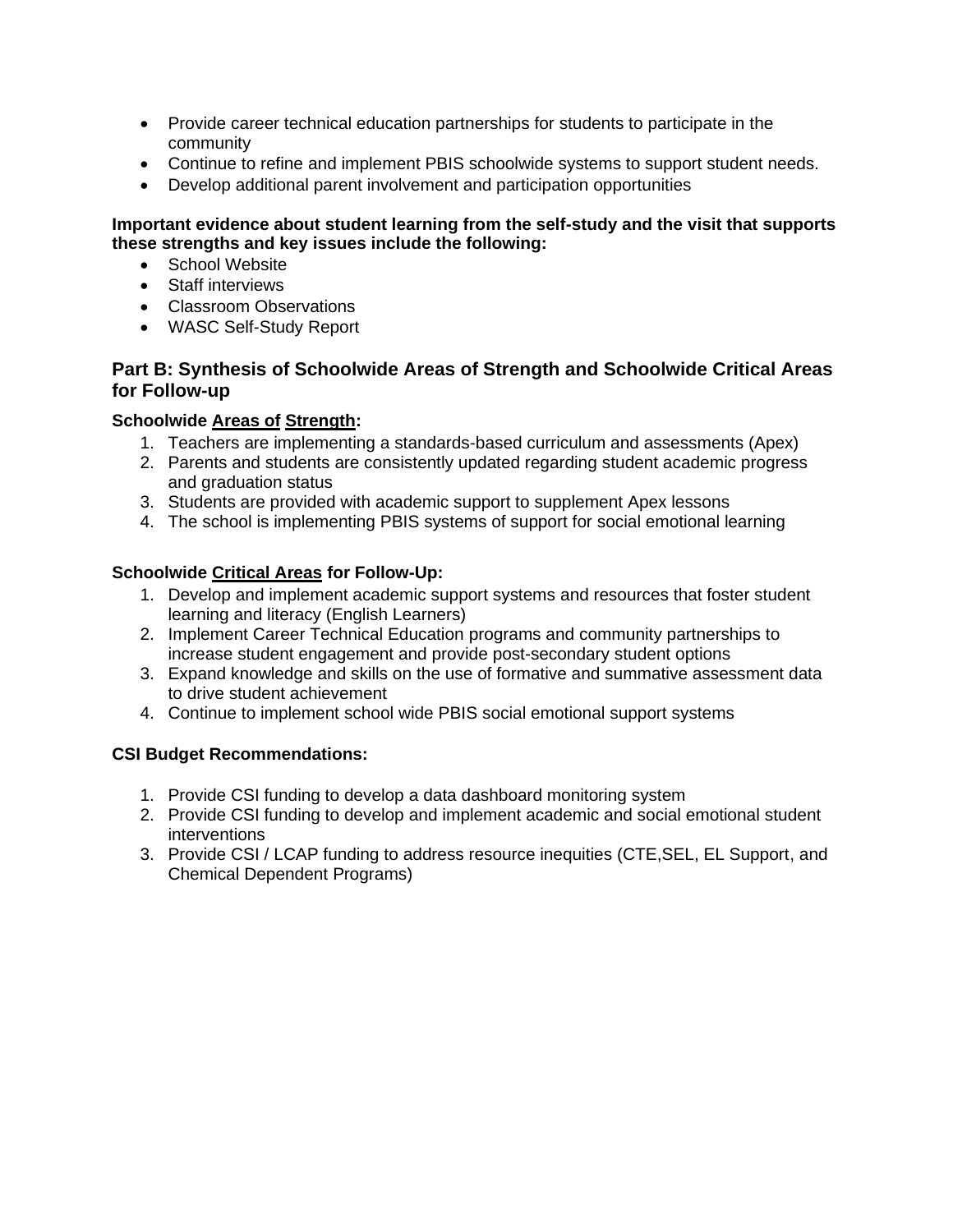| <b>Comprehensive Support and Improvement (CSI)</b>                             |                                       |                                                              |                           |                                                                                                                             |                        |                                                                               |                    |
|--------------------------------------------------------------------------------|---------------------------------------|--------------------------------------------------------------|---------------------------|-----------------------------------------------------------------------------------------------------------------------------|------------------------|-------------------------------------------------------------------------------|--------------------|
|                                                                                | Deep Creek Academy Dashboard Overview |                                                              |                           |                                                                                                                             |                        |                                                                               |                    |
|                                                                                |                                       |                                                              |                           |                                                                                                                             |                        |                                                                               |                    |
| <b>Student Group</b>                                                           | <b>Chronic</b><br><b>Absenteeism</b>  | <b>Suspension</b><br><b>Rate</b>                             | <b>Graduation</b><br>Rate |                                                                                                                             | <b>College/Career</b>  | <b>English</b><br>Language<br><b>Arts</b>                                     | <b>Mathematics</b> |
| <b>All Students</b>                                                            | None                                  | Red                                                          | Red                       |                                                                                                                             | Red                    | <b>None</b>                                                                   | None               |
| <b>English Learners</b>                                                        | None                                  | None                                                         | <b>None</b>               |                                                                                                                             | <b>None</b>            | <b>None</b>                                                                   | <b>None</b>        |
| <b>Foster Youth</b>                                                            | None                                  | None                                                         | <b>None</b>               |                                                                                                                             | None                   | <b>None</b>                                                                   | <b>None</b>        |
| <b>Homeless</b>                                                                | None                                  | None                                                         | <b>None</b>               |                                                                                                                             | None                   | <b>None</b>                                                                   | None               |
| Socioeconomically<br>Disadvantaged                                             | None                                  | Red                                                          | Red                       |                                                                                                                             | Red                    | <b>None</b>                                                                   | <b>None</b>        |
| Students with<br><b>Disabilities</b>                                           | None                                  | None                                                         | None                      |                                                                                                                             | <b>None</b>            | <b>None</b>                                                                   | None               |
| African American                                                               | None                                  | None                                                         | <b>None</b>               |                                                                                                                             | None                   | <b>None</b>                                                                   | None               |
| Hispanic                                                                       | None                                  | Red                                                          | Red                       |                                                                                                                             | Red                    | <b>None</b>                                                                   | None               |
| White                                                                          | None                                  | None                                                         | <b>None</b>               |                                                                                                                             | <b>None</b>            | <b>None</b>                                                                   | None               |
| <b>Student Group Red</b><br><b>Performance Categories</b>                      |                                       | <b>Student Group Orange</b><br><b>Performance Categories</b> |                           | <b>Qualifying Indicators</b><br>& Priority Areas                                                                            |                        |                                                                               |                    |
| <b>SP4: Pupil Achievement, College/Career</b><br>All<br><b>SED</b><br>Hispanic |                                       | N/A                                                          |                           | <b>Criteria for CSI Eligibility</b><br>Criteria for which school qualified<br>Schools with all red and orange<br>indicators |                        |                                                                               |                    |
| <b>SP5: Pupil Engagement, Graduation Rate</b><br>All<br><b>SED</b><br>Hispanic |                                       |                                                              |                           |                                                                                                                             | <b>Indicators:</b>     | College/Career - Red<br><b>Graduation Rate - Red</b><br>Suspension Rate - Red |                    |
| <b>SP6: School Climate, Suspension</b><br>All<br><b>SED</b><br>Hispanic        |                                       |                                                              |                           |                                                                                                                             | <b>Priority Areas:</b> | SP4: Pupil Achievement<br>SP5: Pupil Engagement<br>SP6: School Climate        |                    |

# **Graduation Rate By Year**

Percentage of students who received a high school diploma within four or five years of entering ninth grade or complete their graduation requirements at an alternative school.

100%

75%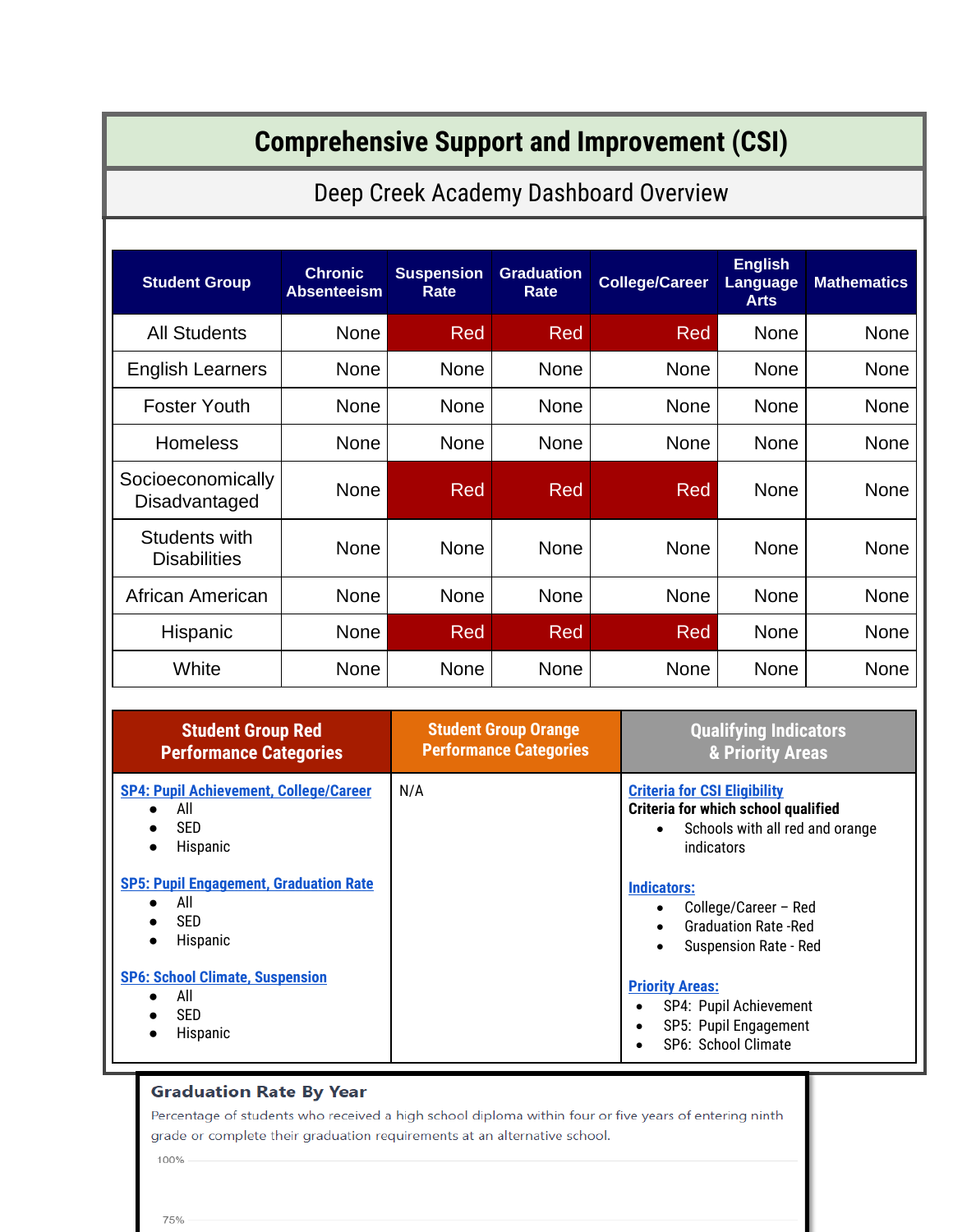# Chronic Absenteeism Rate

| Deep Creek Academy Report |                                              |                                                                    |                                                      |                                       |  |  |  |
|---------------------------|----------------------------------------------|--------------------------------------------------------------------|------------------------------------------------------|---------------------------------------|--|--|--|
| <b>Academic</b><br>Year   | Cumulative <sup>1</sup><br><b>Enrollment</b> | <b>Chronic</b><br><b>Absenteeism</b><br><b>Eligible Enrollment</b> | <b>Chronic</b><br><b>Absenteeism</b><br><b>Count</b> | <b>Chronic</b><br>absenteeism<br>Rate |  |  |  |
| 2018-19                   | 79                                           | 79                                                                 | 78                                                   | 98.73%                                |  |  |  |
| 2017-18                   | 81                                           | 81                                                                 | 79                                                   | 97.53%                                |  |  |  |



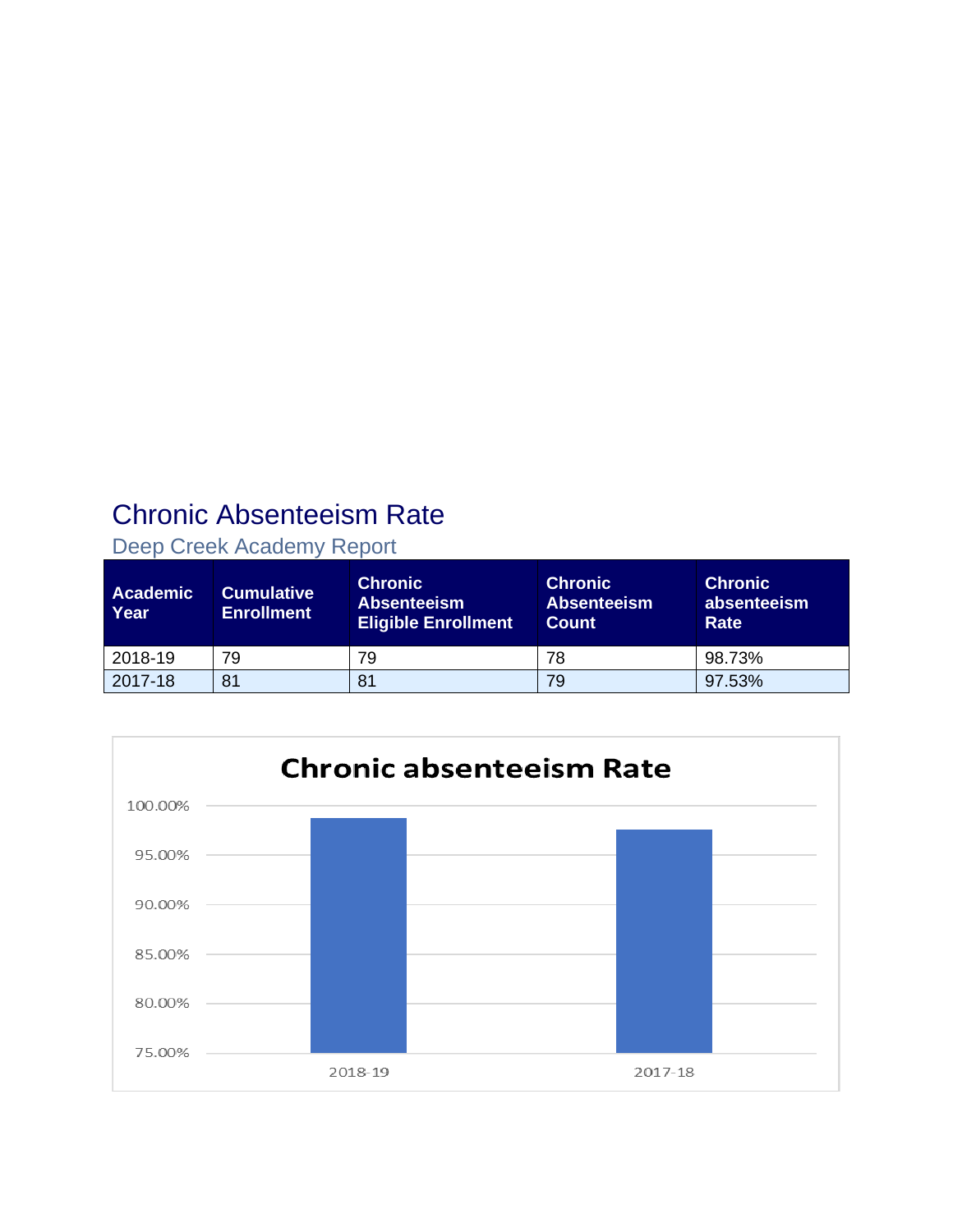# Suspension Rate

|  |  | Deep Creek Academy Report |  |
|--|--|---------------------------|--|
|--|--|---------------------------|--|

| <b>Academic</b><br>Year | <b>Cumulative</b><br><b>Enrollment</b> | Total<br><b>Suspensions</b> | <b>Unduplicated</b><br><b>Count of</b><br><b>Students</b><br><b>Suspended</b> | <b>Suspension</b><br>Rate | <b>Percent of</b><br><b>Students</b><br><b>Suspended</b><br>with One<br><b>Suspension</b> | <b>Percent of</b><br><b>Students</b><br><b>Suspended</b><br>with Multiple<br><b>Suspensions</b> |
|-------------------------|----------------------------------------|-----------------------------|-------------------------------------------------------------------------------|---------------------------|-------------------------------------------------------------------------------------------|-------------------------------------------------------------------------------------------------|
| 2018-19                 | 84                                     | 14                          | 10                                                                            | 11.9%                     | 50%                                                                                       | 50%                                                                                             |
| 2017-18                 | 66                                     |                             |                                                                               | 10.6%                     | 100%                                                                                      | 0%                                                                                              |

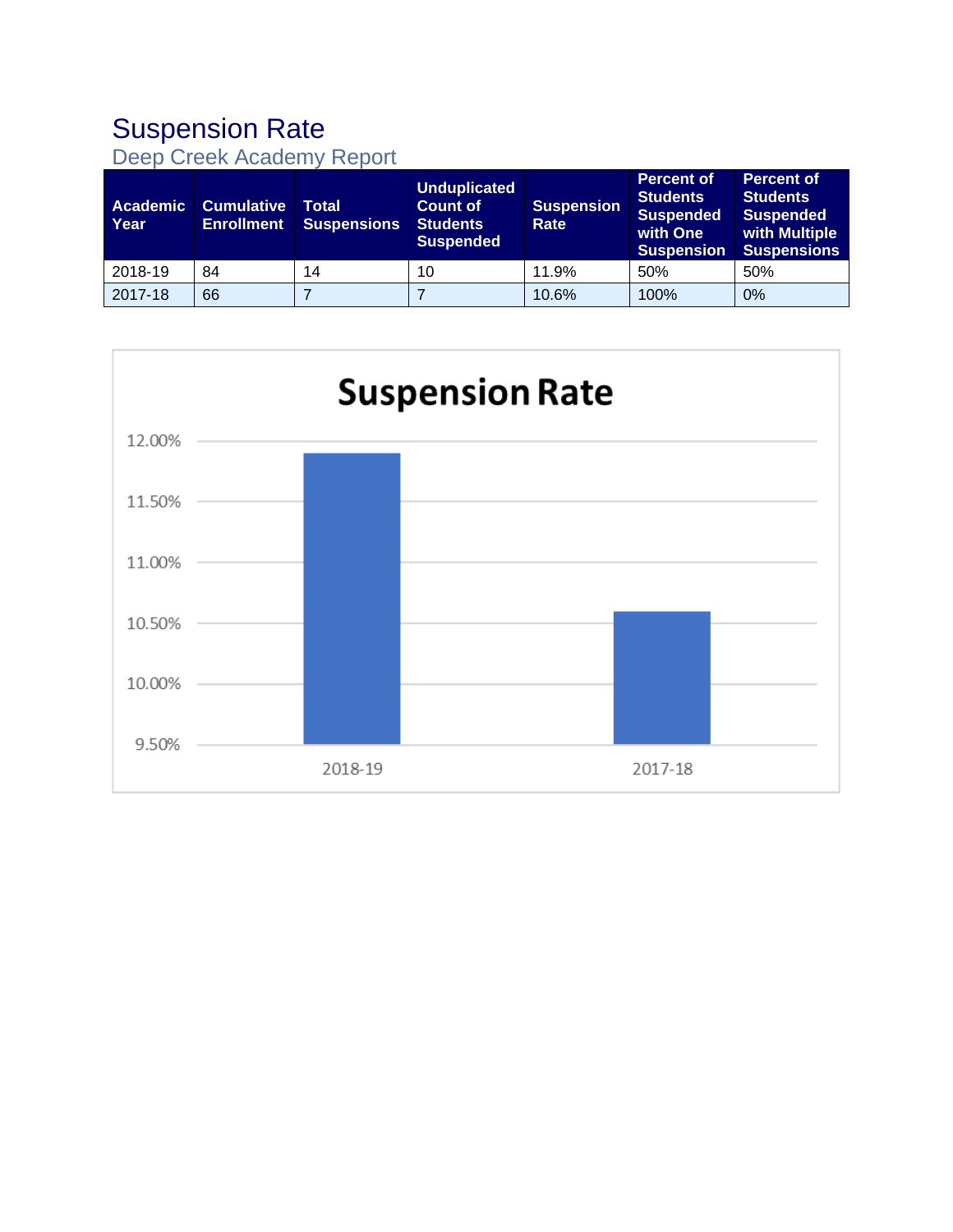# **ENGLISH LANGUAGE ARTS/LITERACY CAASPP Results**

| <b>Deep Creek Academy</b>           |                        |       |                 |       |  |  |
|-------------------------------------|------------------------|-------|-----------------|-------|--|--|
| <b>Achievement Level</b>            | <b>11th Grade 2018</b> |       | 11th Grade 2019 |       |  |  |
| <b>Standard Not Met: Level 1</b>    | 18                     | 75%   |                 | 70%   |  |  |
| <b>Standard Nearly Met: Level 2</b> | 6                      | 25%   | 2               | 20%   |  |  |
| <b>Standard Met: Level 3</b>        | 0                      | $0\%$ |                 | 10%   |  |  |
| Standard Exceeded: Level 4          | $\Omega$               | 0%    |                 | $0\%$ |  |  |